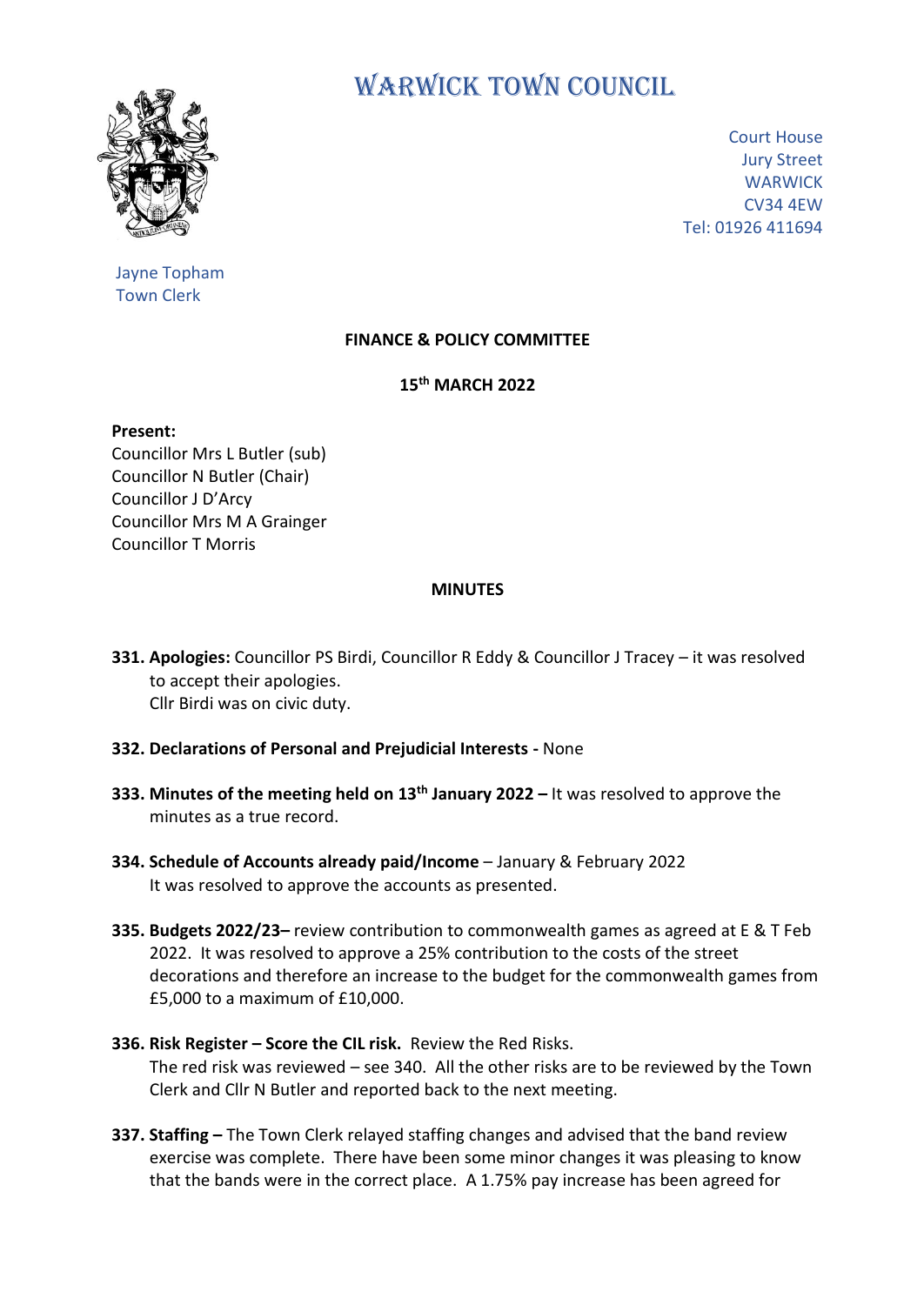21/22 This will be backdated for the year in April and will create the need to review the budget figures for 22/23.

### **338. WTC Objectives –** updates given as follows:

- C2 Produce a 'Welcome to Warwick' folder for new residents in the town: The Chamber of Trade has produced a folder for all residents named 'Life in Warwick' funded by an EU grant. This is to be distributed to all residents shortly. There is also an electronic version which can be updated as required and sent to all future new residents.
- D3 Reintroduce Ward Walks: One to cover the town centre is to take place on  $13<sup>th</sup>$ April. This is to ensure everything is in order for the Commonwealth Games at the end of July
- B3 The Town Clerk has received confirmations from Highways that works are to be carried out before the Commonwealth games.
- C1 CIL monies being allocated.
- **339. CIL monies –** Town Clerk has suggested that there is not a need for our own CIL policy as we can use the one created by WDC. There is the need for the Town Clerk to write to WDC regarding progress annually – this will be carried out in April 2022. It was noted that the report has to be posted on WTC & WDC's websites. A further CIL working party meeting to be arranged.
- **340. Closed Churchyards** Town Clerk reiterated stance from the WDC unfortunately our solicitor had not responded in time for this meeting. The Town Clerk will organise a meeting to state our views. The Town Clerk will also speak to King Henry's regarding charity funding.
- **341. May Finance & Policy committee meeting –** agree a revised date due to Partnership meeting.  $-$  following a discussion, it was agreed to change the meeting to the 19<sup>th</sup> May 2022.
- **342. Investments**  Discuss investment of £100k into CCLA property fund the Town Clerk gave a background to the proposal and it was resolved to agree to investing £100k into the property fund.
- **343. Reserve Policy –** Cllr N Butler had reviewed the requirements from NALC Finance and transparency guide. It was resolved for him to complete the policy based on these findings to take to the next Full Council meeting for approval. A minimum of 6 months reserves, aiming for 12 months, were suggested and a title of Town Council enhancements were agreed, for one of the categories alongside Court House and Elections.

The Town Clerk will also review how draft accounts can be supplied to budget meetings.

**344. Mayors vouchers – discuss current system –** The Town Clerk reviewed the current scheme and the recent decline on vouchers being used. Covid had been a factor, but it was resolved to increase the value of the vouchers in Dec 2022 to £10. A further review would be carried out in a year's time.